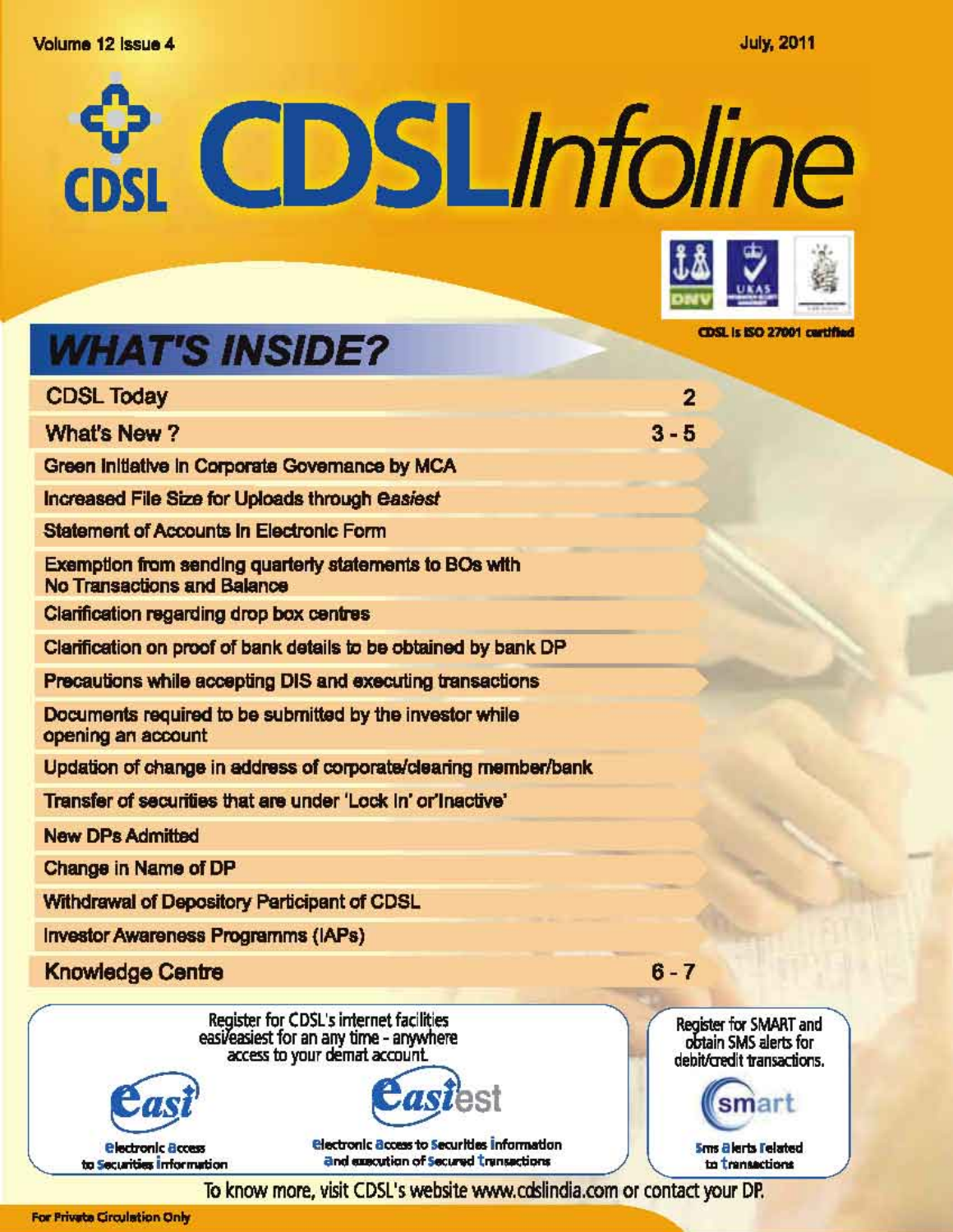

# **CDSL TODAY**

# **Beneficial Owners**

During the last 12 months, the number of active BO accounts with CDSL has increased from 67.59 lakh as on June 30, 2010 to 75.96 lakh as on June 30, 2011, which indicates growth of 12.38%.





# **Depository Participants**

As on June 30, 2011, CDSL has 553 DPs offering DP services from over 10000 locations across the country. These DPs comprise of CMs, Banks, NBFCs, Custodians, Clearing Houses/ Corporations and Regional Stock Exchanges.

# **Companies Admitted**

The securities of almost all listed companies have been admitted with CDSL for demat. Further, a large number of Private Limited and unlisted companies are also admitted with CDSL. As on June 30, 2011, the securities of 8468 companies have been admitted for demat with CDSL.





# **Securities Dematerialised**

During the last 12 months, the volume of securities under custody has increased by 42.87% and the value of securities has increased by 26.87% respectively.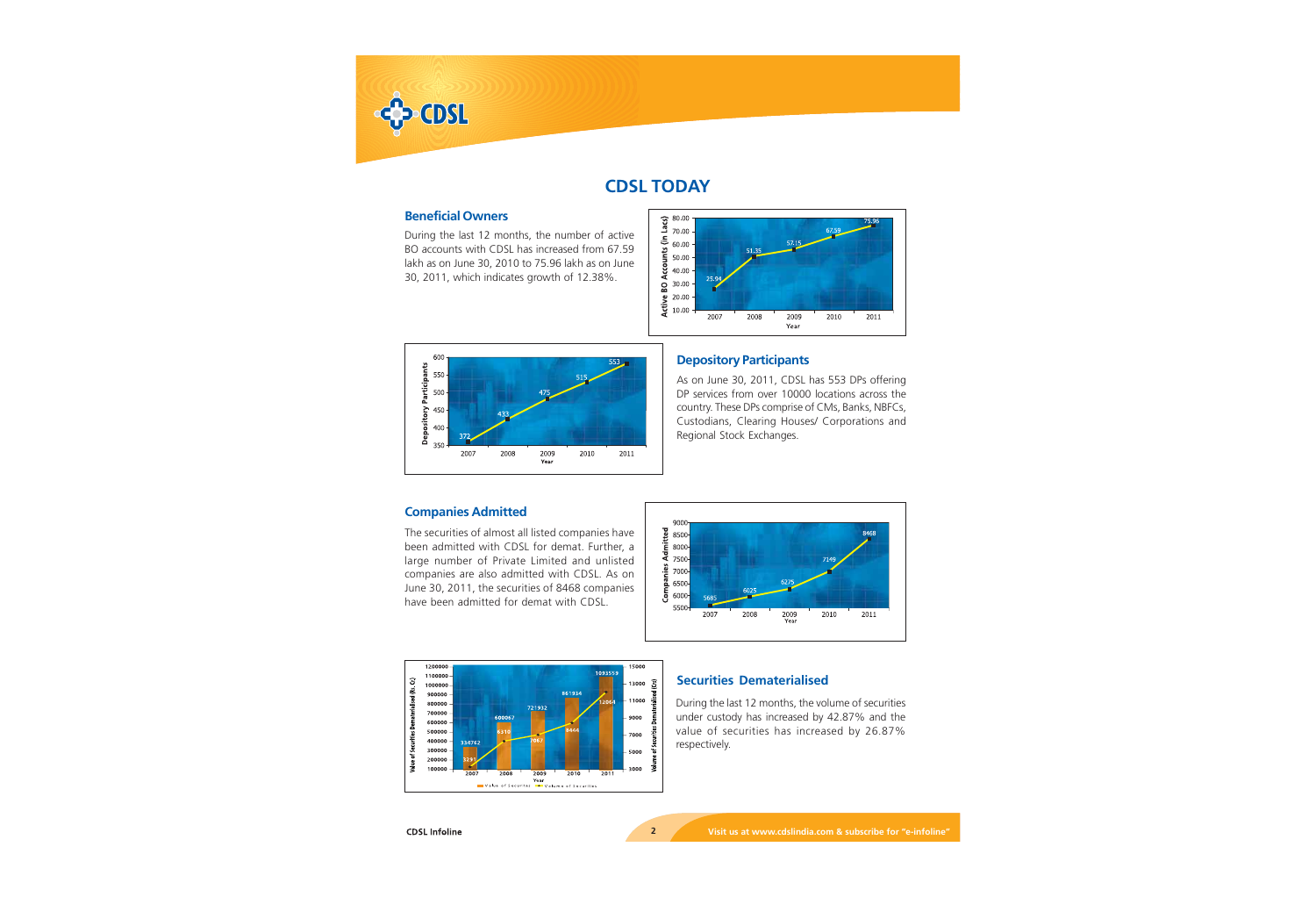

# **WHAT's NEW ?**

# **GREEN INITIATIVE IN CORPORATE GOVERNANCE BY MCA**

The Ministry of Corporate Affairs (MCA) has adopted a 'Green Initiative in Corporate Governance' by allowing corporates to comply in the paperless mode after taking into account various sections of the Information Technology Act, 2000.

MCA vide its circular no. 17/2011 dated 21.04.2011 has directed that a company is deemed to have complied with section 53 of The Companies Act, 1956 if documents/ notices have been serviced through electronic mode via email provided that an advance opportunity is given to its members to register their email ids and change the same whenever necessary. MCA has also directed vide its circular no.18/2011 dated 29.04.2011, that a company would have complied with section 219(1) of Companies Act, if it sends copy of balance sheet etc. by electronic mail to the registered email address of its members, subject to aforementioned conditions.

# **INCREASED FILE SIZE FOR UPLOADS THROUGH EASIEST**

CDSL's internet-based facility 'e*asiest*' permits Beneficial Owners (BOs) / Clearing Members (CMs) to submit any type of transaction i.e. On-market, Off-market, Inter DP, Early payin etc. online, thus, obviating the need to visit the DP's office to submit Delivery Instruction Slips (DIS). The instruction can be submitted by entering a single transaction at a time or by uploading a batch file of transactions.

CDSL is pleased to announce that the existing limit of about 5000 records per upload file, with maximum acceptable file size of about 560 KB has now been increased, to about **20000 records** per file with a maximum acceptable file size of **2210 KB**. These enhanced limits in file size are available for all types of uploads.

# **STATEMENT OF ACCOUNTS IN ELECTRONIC FORM**

BOs can avail the receipt of the statement of accounts electronically if their DPs are providing such a service. BOs who wish to avail this facility are required to inform their respective DPs about their affirmation in writing either separately or as a part of the account opening form.

BOs should also provide the e-mail id on which the e-statement is to be sent. If a separate e-mail id is not mentioned along with the declaration, then the e-statement will be sent to the sole / first holder's email id mentioned in the Account Opening Form.

# **EXEMPTION FROM SENDING QUARTERLY STATEMENTS TO BOs WITH NO TRANSACTIONS AND BALANCE**

CDSL via communiqué no. 2494 has exempted its DPs from sending quarterly statements to BOs where there are no balances so long as the following conditions are fulfilled:

- The BO is informed about the above discontinuation till the time there is a transaction or securities in such demat accounts.
- KYC and PAN requirements are complied.
- Annual Maintenance Charges are waived for such accounts.
- Any other information which is required to be sent to such BOs will be communicated separately.
- The internal auditor of the DP shall comment in its Internal Audit Report on compliance of the above requirements.

This would help DPs to retain BOs who are currently inactive, without incurring the cost of sending transaction statements.

#### **CLARIFICATION REGARDING DROP BOX CENTRES**

Over the last decade, the number of DPs with CDSL has increased to 553. These DPs service investors through over 10000 service centres located across India. There are some service centres where DPs have provided drop box facility for BOs to deliver documents, without having any personal interaction / contact and no acknowledgment is given for documents submitted. DPs are advised to note that the requirement of trained personnel will not be applicable to such drop box centres.

# **CLARIFICATION ON PROOF OF BANK DETAILS TO BE OBTAINED BY BANK DP**

Currently, a BO desiring to open a demat account with a Bank DP, has to also produce proof of Bank details along with the other documents to the DP, in spite of having a Bank account with that DP. CDSL has recently amended its Operating Instructions and a BO need not submit proof of Bank details, if the BO has relationship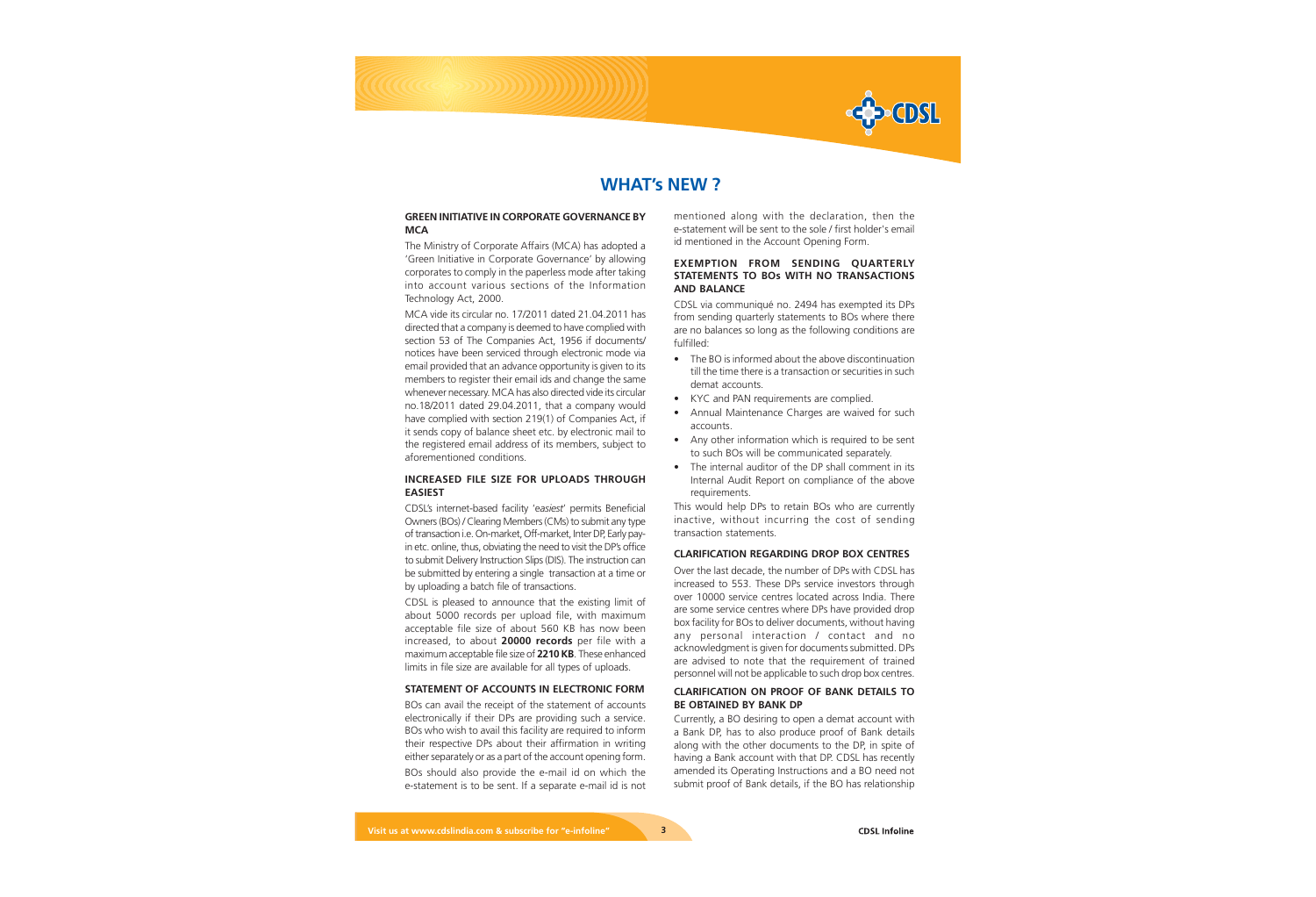

with the Bank and provides the same account details in the demat account.

Bank DPs and BOs may take note of the same.

# **PRECAUTIONS WHILE ACCEPTING DIS AND EXECUTING TRANSACTIONS**

CDSL has incorporated certain changes in its Operating Instructions relating to precautions to be taken while accepting DIS and executing high value transactions as well as transactions in Dormant Accounts. Presently, a DIS having transactions with value more than Rs. 5 lakhs has to be verified by a senior official of the DP. As per the latest amendment, such DIS should be checked and countersigned by another employee of the DP as two step verification. Similarly, If a DIS is received from an account, which is dormant i.e. not operated for six months or more or any such period specified by CDSL from time to time, the DP should verify the same with the accountholder independently, before executing the instruction. The authorized official of the DP verifying such transaction with the accountholder shall record the details of the process, date, time, etc. of the verification on the instruction slip under his / her signature. Moreover, such DIS should be checked and countersigned by another employee of the DP as two step verification. DPs are advised to take note of the same.

# **DOCUMENTS REQUIRED TO BE SUBMITTED BY THE INVESTOR WHILE OPENING AN ACCOUNT**

With regard to the documents required to be submitted by the Investor while opening an HUF / Corporate / NRI / Clearing Member / Bank account and documents to be obtained for updation of change in address for Corporate/ Clearing Member / Bank account, CDSL has amended its Operating Instructions as under:

- In case of HUF accounts, the proof of identity documents will have to be obtained for the Karta. The address of the karta or the HUF entity may be updated on the system on collecting relevant documents.
- In case of Corporate account (domestic or foreign) / Clearing Member (CM) account / Bank account, DPs may accept a) Residence Telephone bills (Bill date not more than two months old) or b) Electricity bills (Bill date not more than two months old) as proof of address.
- In the case of an NRI A/c without repatriation, proof of Indian address need not be obtained.

# **UPDATION OF CHANGE IN ADDRESS OF CORPORATE / CLEARING MEMBER / BANK DEMAT ACCOUNT**

In order to update change in address of a demat account held in the name of a Corporate / Clearing Member / Bank, a request letter duly signed by authorized signatories, along with any of the below mentioned documents should be submitted to the DP:

- Proof of address evidenced by documents registered with registering authority
- Bank statement
- Agreement for sale or leave and license greement
- Acknowledged copy of Income Tax returns
- Telephone bills (Bill date not more than two months old)
- Electricity bills (Bill date not more than two months old)

# **TRANSFER OF SECURITIES THAT ARE UNDER 'LOCK IN' OR 'INACTIVE'**

In case of account closures due to shifting of accounts or transmission within same DP or from one CDSL DP to another, only free balances would be transferred. Securities under lock-in or inactive securities would not be transferred.

The process given below should be followed for transfer of such securities:

# **In Case of Shifting of Account**

- BOs should submit a copy of the Client Master Report [CMR], with stamp and signature of the DP where the new account is opened.
- DP shall verify if the account holder/s name/s, status and sub-status in the new account and existing account are same and in the same order.
- DP shall, then, send a request in a format prescribed by CDSL to the concerned Issuer / RTA along with self-attested copies of the CMR of the existing and the new account for execution of corporate action to effect the transfer of securities. A copy of the request letter should be forwarded to CDSL.
- Based on the request received from the DP, Issuer / RTA shall submit a Corporate Action Information Form in the prescribed format to CDSL.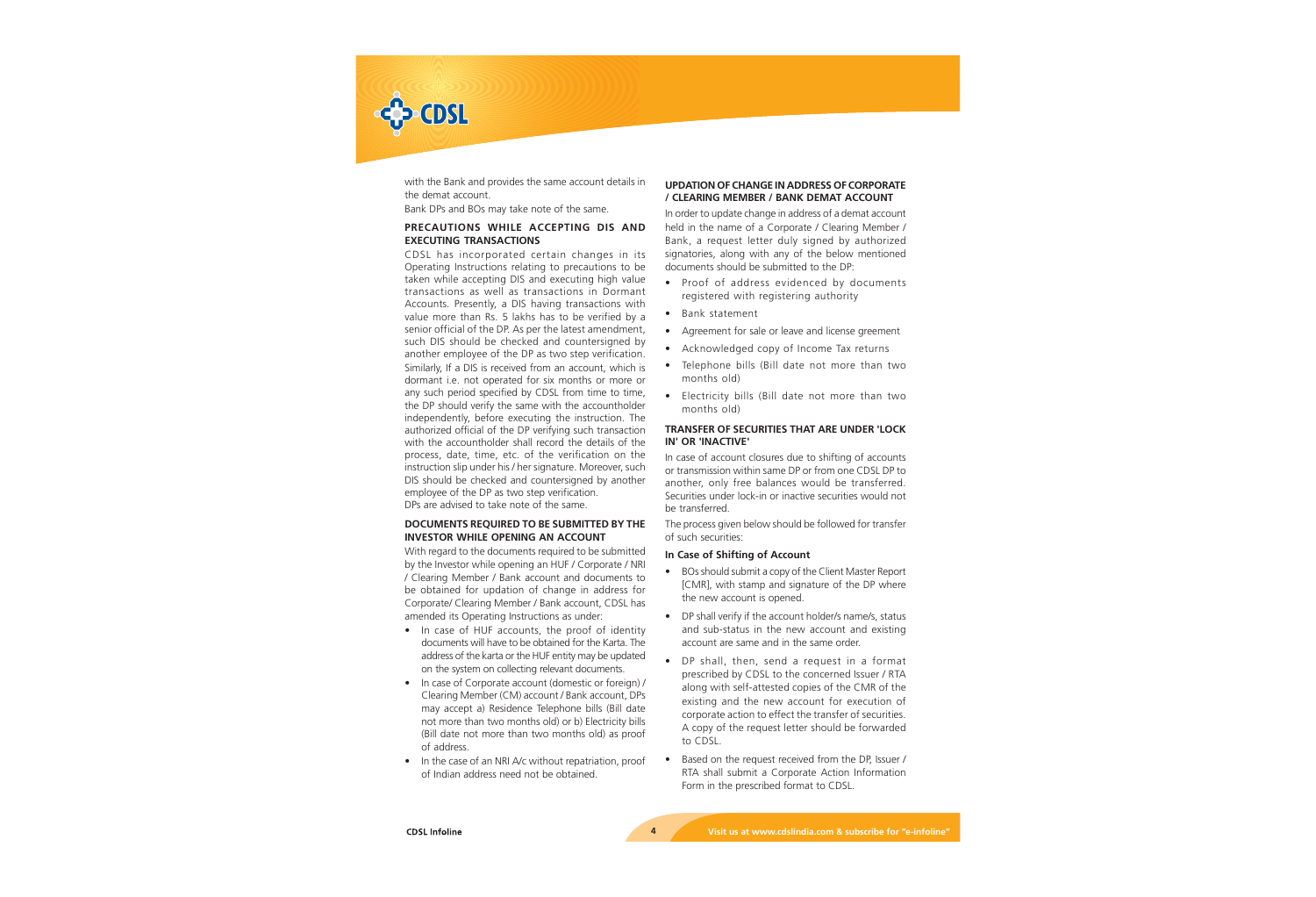

• Issuers / RTAs shall submit a request letter for submission of corporate action file to CDSL after which the RTA shall debit the old account and credit the new account.

#### **In Case of Transmission:**

In case of transmission, DP shall verify all the documents necessary for transmission and forward the request to the concerned Issuer / RTA for execution of corporate action to effect the transfer. The subsequent procedure is the same as for shifting in account.

# **NEW DPs ADMITTED**

| <b>DPID</b> | <b>DP NAME</b>                             |  |  |
|-------------|--------------------------------------------|--|--|
| 12071000    | Latin Manharlal Securities Private Limited |  |  |
| 12071100    | Ideal Stock Broking Private Limited        |  |  |
| 12071200    | KNA Share Brokers Private Limited          |  |  |
| 12071300    | A C Agarwal Share Brokers Private Limited  |  |  |
| 12071400    | MI Stock Broking Private Limited           |  |  |
| 12071500    | HDIL Securities Private Limited            |  |  |
| 12071600    | Prithvi Finmart Private Limited            |  |  |
| 12071700    | Arham Share Consultants Private Limited    |  |  |
| 12071800    | Korp Securities Limited                    |  |  |
| 12071900    | Reliable Stocks and Shares (India) Limited |  |  |

#### **CHANGE IN NAME OF DP**

Subsequent to the merger of The Bank of Rajasthan Limited (BORL) into ICICI Bank Limited, the DP business of BORL under DPID (17600) has been transferred to ICICI Bank Ltd.

DPs and BOs are advised to note that SEBI has accorded its approval for the change in name of the following DP:

| l DPID- | <b>OLD NAME</b>          | <b>NEW NAME</b>           |
|---------|--------------------------|---------------------------|
|         | 17600 $\mid$ The Bank of | <b>ICICI Bank Limited</b> |
|         | Rajasthan Limited        |                           |

#### **WITHDRAWAL OF DEPOSITORY PARTICIPANT OF CDSL**

DPs and BOs are advised to note that following DPs have ceased to be Depository Participant of CDSL:

- Malti Securities Private Limited (MSPL) [DPID 12015700]
- Som Datt Securities Limited (SDSL) [DPID 12031200]
- The Royal Bank of Scotland N.V. [DPID 16017200]

BOs holding accounts with the aforementioned DP are advised to take necessary steps to transfer their securities to another account with a DP of their choice.

#### **INVESTOR AWARENESS PROGRAMMES (IAPs)**

During May - June 2011, CDSL conducted **26 IAPs** in various cities / towns across India in Association with BSE Investor Protection Fund, Dalal Street Investment Journal and leading newspapers such as Maharashtra Times, Loksatta, Sakaal, Deshdoot. DPs such as Reliance Securities Limited, IL&FS Securities Limited, FRR Shares and Securities Limited, Asit C Mehta Investment Interrmediates Limited, The Shamrao Vithal Co-operative Bank Limited and social welfare organisations such as Acharya Atre Katta etc. also participated in making these IAPs a grand success.

Some IAPs scheduled by CDSL in the month of July 2011 are as follows:

| SR.<br>NO.    | <b>DATE</b>        | <b>CITY</b> | IN ASSOCIATION WITH                                                             |
|---------------|--------------------|-------------|---------------------------------------------------------------------------------|
|               | 02.07.2011         | Vashi       | BSE, Asit C Mehta Investment<br>Interrmediates Limited and Sakaal               |
| $\mathcal{P}$ | 07.07.2011         | Pune        | BSE, Asit C Mehta Investment<br>Interrmediates Limited and<br>Maharashtra Times |
| 3             | 09.07.2011   Thane |             | BSE, Asit C Mehta Investment<br>Interrmediates Limited and Sakaal               |
| 4             | 16.07.2011         | Dhule       | BSE, SBI - Mutual Fund and Deshdoot                                             |



Mr. C S Thakur, Head-Investor Education, CDSL addressing the audience at an IAP conducted jointly with Maharastra Times on 20.05.2011 at Pune.



Mr. Ajit Manjure addressing the audience at an IAP conducted at Bhiwandi on 19.06.2011.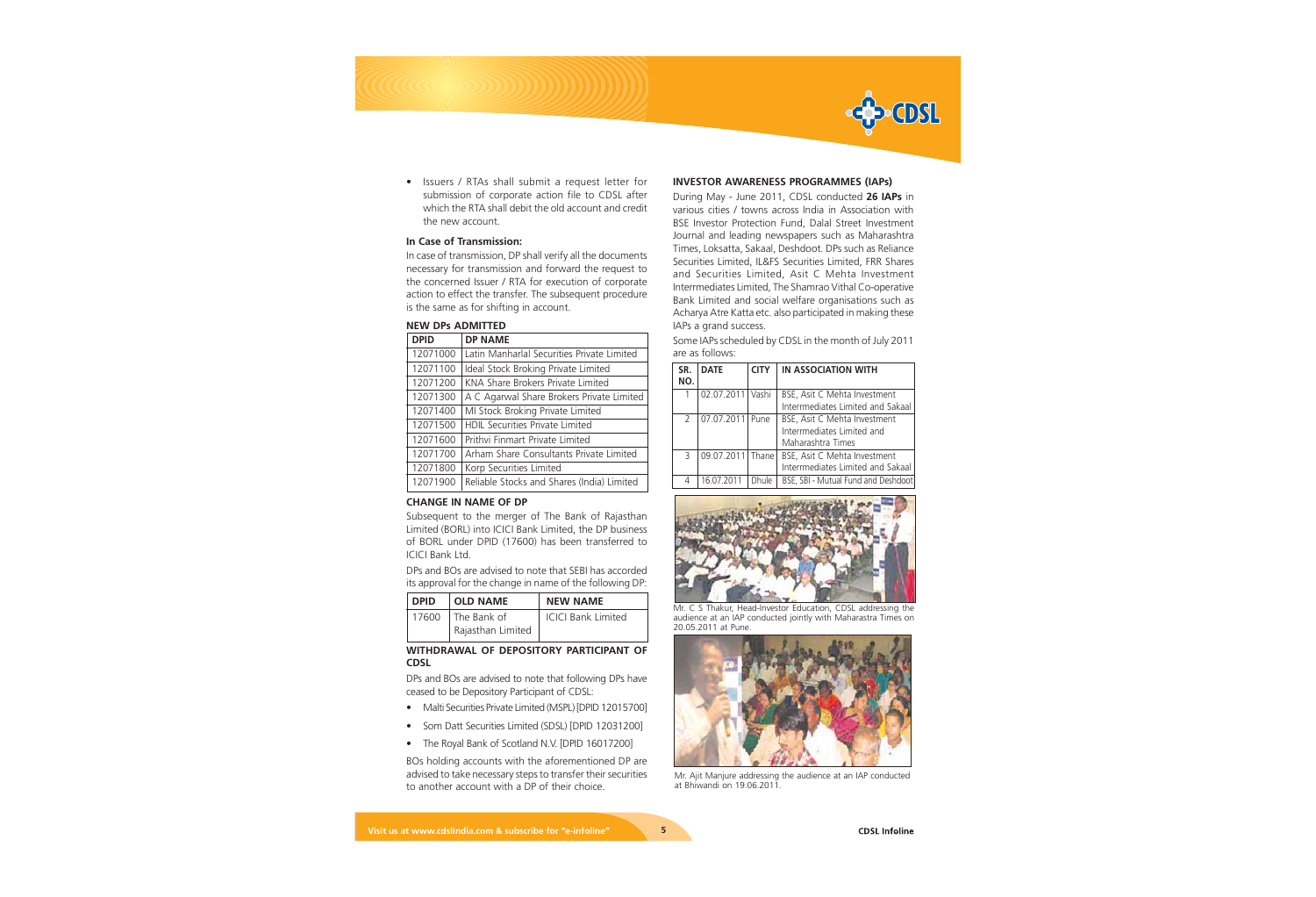

# **KNOWLEDGE CENTRE e-Voting - Make Every Vote Count**

# **Q1. What is e-Voting?**

**Ans.** Presently, holders of a security can vote on resolutions proposed by companies without being physically present at the meeting by sending their votes through post. e-Voting is a mechanism through which Companies can allow their security holders to cast their votes electronically any-where and at any-time during the period of voting using the system provided by CDSL.

# **Q2. How does the Company use e-Voting for resolutions requiring Postal Ballot?**

# **Ans.**

- 1. The company desiring to use the e-Voting system has to sign the agreement and accept the terms and conditions for usage of the e-Voting system with CDSL. The agreement is of a perpetual nature.
- 2. After signing the agreement, the company will give a letter, authorizing its Registrar & Transfer Agents (RTA) to carry out all operations on behalf of the company with CDSL for activities pertaining to e-Voting.
- 3. User-ids and passwords having the maker and checker privileges would be generated and sent to the Company or the RTA.
- 4. The Company itself or through its Registrar and Transfer Agent [RTA] will setup the e-Voting schedule on the e-Voting website www.evotingindia.com, upload the resolutions on which voting is required and generate the Electronic Voting Sequence Number (EVSN).
- 5. The resolutions which are to be passed through Postal Ballot will have to be setup by the Company through its RTA. The company will provide to CDSL a letter giving the details of the same.
- 6. The company will provide the details of the Scrutinizer to CDSL. CDSL will then generate loginid for the Scrutinizer for each EVSN.
- 7. The company can then upload the Register of Members (RoM), which contains the details of the security holders holding the securities in physical and demat mode across both depositories, as on the record date in the specified format.
- 8. CDSL will generate the password for each security holder and print the same in a secured manner, for onward mailing to security holders.
- 9. The company will communicate the password (via pin mailer), EVSN and the procedure for e-Voting, along with the notice of the resolution to all the security holders.
- 10. The security holders should log on to www.evotingindia.com during the duration of the Postal Ballot and cast their votes for all the resolutions on the e-Voting System.
- 11. After the voting period is over, the e-Voting system will provide to the scrutinizer, security holder wise details of the voting done in a report along with a summary, for the records of the company.

# **Q3. What are the benefits of the e-Voting System?**

**Ans.** There are benefits to both categories of participants in the e-Voting System i.e. to Companies and Security holders.

# **Benefits to Companies are as follows:**

- 1. Administrative costs associated with postal voting will be reduced as there will be no need for verification of signatures and counting of ballot votes. Also, costs associated with storing of physical ballot papers will be saved.
- 2. Counting of votes will be accurate.
- 3. The voting results can be declared immediately after the close of the voting.
- 4. Voting process is faster, transparent and cost efficient.
- 5. This will enable regulators to reduce the time provided for postal ballot.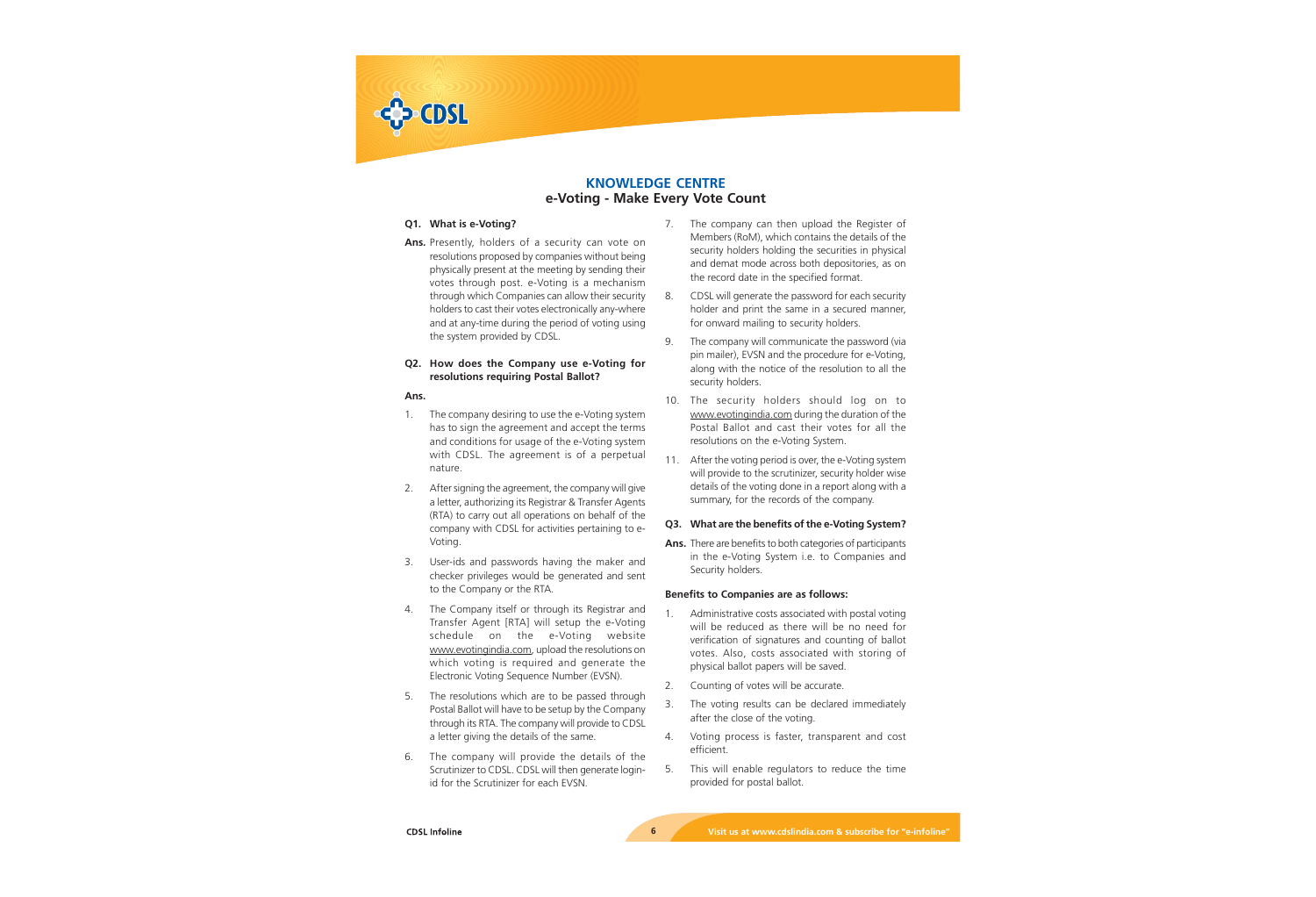

#### **Benefits to security holders:**

- 1. Ability to take part in the decision making process in the comfort of their homes or offices.
- 2. Can vote easily on any number of resolutions of any number of companies whose securities they hold and eligible to vote.
- 3. Ease of voting no pasting and posting.
- 4. Ample time to vote till the last day.
- 5. No scope for invalid votes.

# **Q4. What is the legal framework under which e-Voting is permitted?**

**Ans.** Currently, the Companies (Passing of the Resolution by Postal Ballot) Rules, 2001, defines the term "Postal Ballot" as voting by shareholders by postal or electronic mode instead of voting personally by presenting for transacting businesses in a general meeting of the company. Further, the MCA in its circular dated  $2<sup>nd</sup>$  May 2011, has also recognised both the depositories as a system provider for electronic voting for Postal Ballot Resolutions.

# **Q5. Does the e-Voting System facilitate voting for only demat account holders in CDSL?**

- **Ans.** The e-Voting System facilitates voting in electronic mode for all holders in physical and demat mode as on the record date.
- **Q6. Partial voting is permitted in Postal Ballot mechanism. Is the same available in the e-Voting system?**
- **Ans.** Yes, a security holder can decide to vote only on some of the resolutions put to vote. The same can be done in e-Voting.

# **Q7. Can an investor split the votes within a particular resolution?**

**Ans.** Yes, however the company has to decide whether to permit security holders to vote for or against within a resolution. If available, security holders are permitted to split votes for a resolution upto the total holding only.

# **Q8. Can an investor vote partially through the online e-Voting system and partially through the postal ballot facility?**

**Ans.** The investor has the option to vote either through the internet or through the postal ballots, on all the resolutions available for voting, but not both. The system will record the votes cast through either of the modes and disallow voting entry of physical votes or electronic voting for security holders.

# **Q9. How will the votes be counted if some security holders vote through e-Voting and some vote though postal ballot?**

**Ans.** The e-Voting system provides for entry of vote received through postal ballot by the Scrutinizer. The system would collate all the votes received physically and electronically in a consolidated Voting Report.

# **Q10. How will the results be made available at the end of the voting period?**

**Ans.** The Scrutinizer will be able to download a consolidated report, which includes votes cast by the investor electronically and votes received by the Scrutinizer though Postal Ballot which have been entered in the system. The Voting Report download page contains the instructions for downloading, saving and viewing the report.

# **Q11. Is there any User Manual or information pertaining to this facility?**

**Ans.** The manual for security holders to cast their vote on e-Voting and for Companies to set-up e-Voting is available on the website http://www.evotingindia.com. In case of any queries you may contact us on helpdesk.evoting@cdslindia.com.